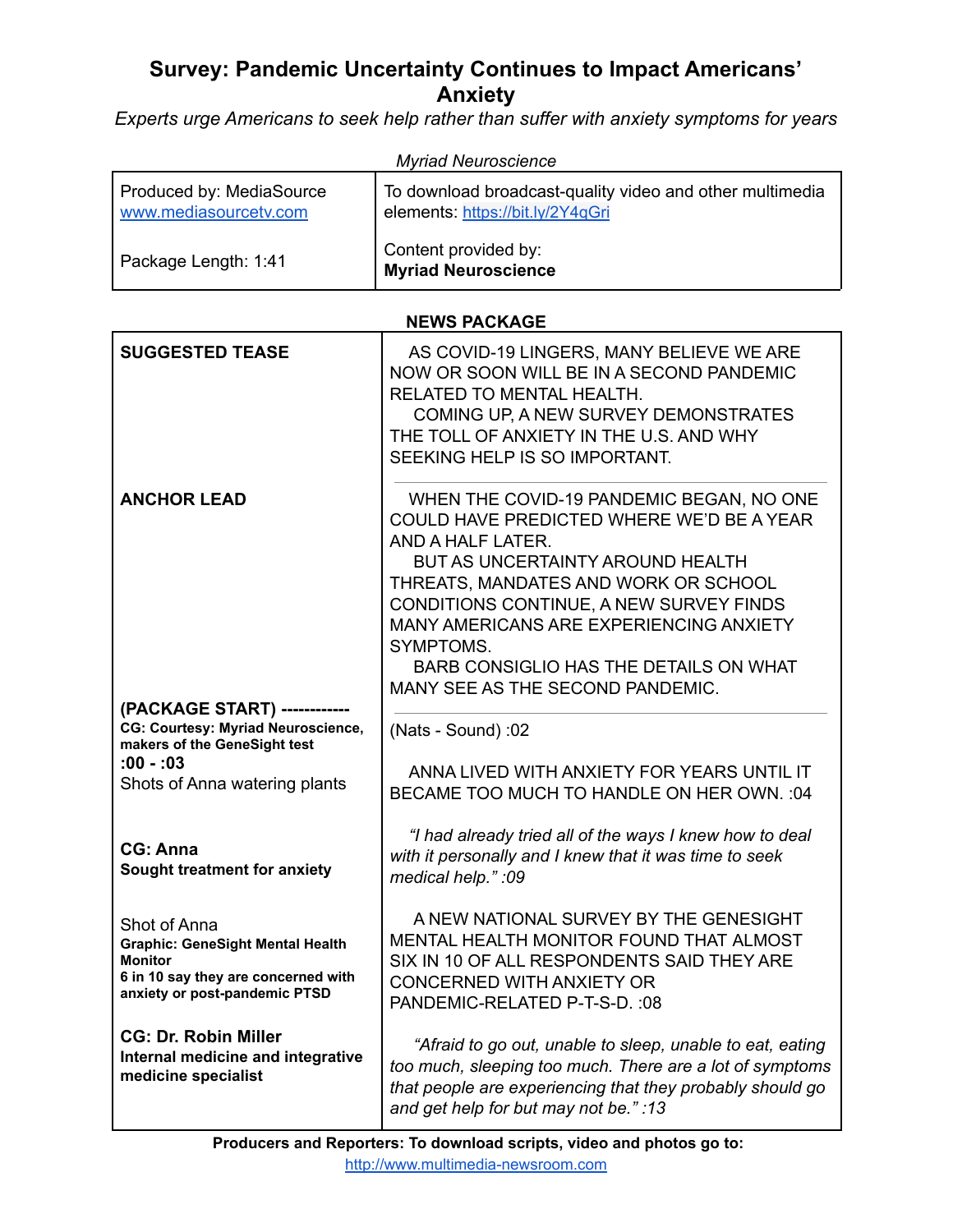| Shots of Dr. Miller with patient<br><b>Graphic: GeneSight Mental Health</b><br><b>Monitor</b><br>Of those concerned they may have<br>anxiety 36% plan to seek treatment<br>Shots of Dr. Miller with patient | IN FACT, OF THOSE CONCERNED, BUT NOT<br>DIAGNOSED WITH ANXIETY, ONLY 36% SAID THEY<br>ARE PLANNING TO SEEK TREATMENT - THAT IT<br>WOULD TAKE SOMETHING LIKE A DEBILITATING<br>PANIC ATTACK OR NOT BEING ABLE TO LEAVE THEIR<br><b>HOME TO CONSIDER TREATMENT.: 11</b>                                                                                                                |
|-------------------------------------------------------------------------------------------------------------------------------------------------------------------------------------------------------------|--------------------------------------------------------------------------------------------------------------------------------------------------------------------------------------------------------------------------------------------------------------------------------------------------------------------------------------------------------------------------------------|
| Dr. Miller (CG'd earlier)                                                                                                                                                                                   | "You wouldn't wait with an ear infection until you lost<br>your hearing. You wouldn't do that, so why would you wait<br>for a mental health problem until you have a breakdown?"<br>:09                                                                                                                                                                                              |
| Shots of Anna taking medication<br>Shots of Anna reviewing<br><b>GeneSight results</b>                                                                                                                      | THE SURVEY FOUND THAT SOME PEOPLE WON'T<br>SEEK TREATMENT BECAUSE THEY WANT TO AVOID<br>A LENGTHY TRIAL-AND-ERROR PROCESS WITH<br>MEDICATION.<br>ANNA STRUGGLED FOR A DECADE TO FIND<br><b>MEDICATION THAT RELIEVED HER SYMPTOMS</b><br>WITHOUT SIDE EFFECTS. THEN, IN THE MIDDLE OF<br>THE PANDEMIC, HER DOCTOR ORDERED THE<br>GENESIGHT TEST <sup>1</sup> , WHICH ANALYZED HOW SHE |
|                                                                                                                                                                                                             | MAY BREAK DOWN OR RESPOND TO CERTAIN<br><b>PSYCHIATRIC MEDICATIONS.: 18</b>                                                                                                                                                                                                                                                                                                          |
| Anna (CG'd earlier)                                                                                                                                                                                         | "This is by far the lowest level of anxiety that I've<br>experienced in my adult life." : 06                                                                                                                                                                                                                                                                                         |
| Shots of Anna studying                                                                                                                                                                                      | NOW, ANNA'S ACCOMPLISHING THINGS SHE<br>NEVER THOUGHT WERE POSSIBLE WHEN ANXIETY<br>RULED HER LIFE. : 05                                                                                                                                                                                                                                                                             |
| Anna (CG'd earlier)                                                                                                                                                                                         | "I've started back at school. I'm excelling at my job. I<br>have multiple opportunities to advance now and my<br>happiness is just through the roof.":11                                                                                                                                                                                                                             |
| Shots of Anna studying                                                                                                                                                                                      | IN MASON, OHIO, THIS IS BARB CONSIGLIO<br>REPORTING.: 02                                                                                                                                                                                                                                                                                                                             |
| (PACKAGE END) --------------                                                                                                                                                                                |                                                                                                                                                                                                                                                                                                                                                                                      |
| <b>ANCHOR TAG</b>                                                                                                                                                                                           | THE SURVEY FOUND MORE THAN HALF OF<br>THOSE WHO SOUGHT TREATMENT FOR ANXIETY<br>SUFFERED FOR YEARS OR EVEN DECADES BEFORE<br><b>GETTING HELP.</b><br>EXPERTS STRESS THAT ANXIETY IS A MEDICAL<br>CONDITION THAT WORSENS OVER TIME AND CAN<br>DRASTICALLY IMPACT DAILY LIFE. SEEKING<br>TREATMENT FROM A HEALTHCARE PROVIDER AS<br>SOON AS YOU RECOGNIZE SYMPTOMS IS CRITICAL.        |

⊤

Г

## **SOCIAL MEDIA**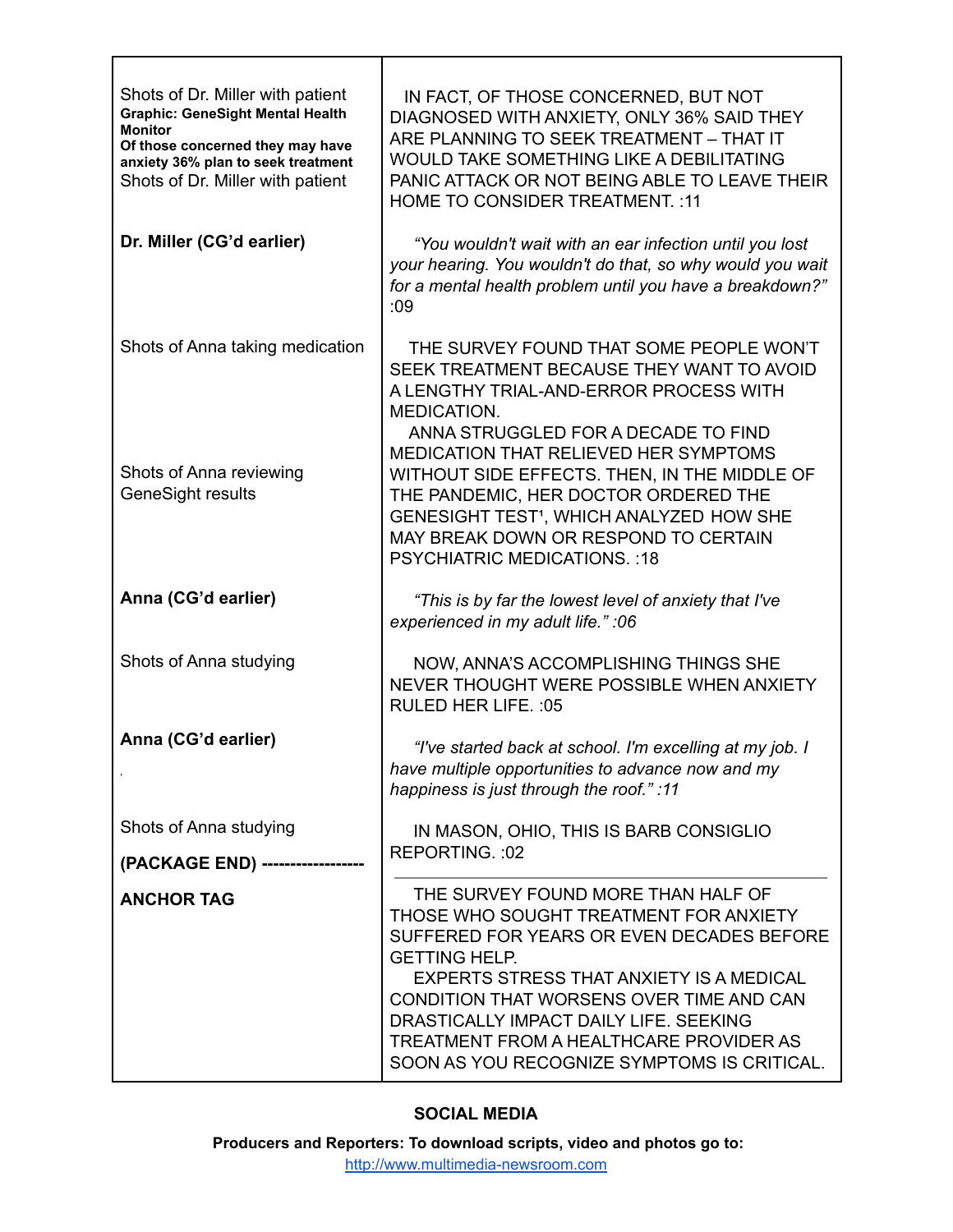| Share it! Suggested tweet: | A new survey by @GeneSight finds almost 6 in 10 of<br>respondents said they are concerned with anxiety and/or<br>pandemic-related PTSD, yet one in five would not seek<br>treatment for anxiety, even if they suffered severe<br>symptoms. https://bit.ly/2Y4qGri |
|----------------------------|-------------------------------------------------------------------------------------------------------------------------------------------------------------------------------------------------------------------------------------------------------------------|
| <b>Suggested post:</b>     | A new GeneSight Mental Health Monitor survey finds<br>more than half of those diagnosed with anxiety waited<br>years or even decades before getting help.<br>https://bit.ly/2Y4qGri                                                                               |

## **EXTRA BITES**

|                                                                                         | Dr. Miller says some people get used to anxiety symptoms and<br>wait years to get help:<br>"They may take years to seek help because they start<br>getting used to this level of anxiety and stress, and don't<br>realize how horrible it is because they're stuck in it and<br>don't remember what it felt like to feel good." :15                                                                                                       |
|-----------------------------------------------------------------------------------------|-------------------------------------------------------------------------------------------------------------------------------------------------------------------------------------------------------------------------------------------------------------------------------------------------------------------------------------------------------------------------------------------------------------------------------------------|
| <b>CG: Dr. Robin Miller</b><br>Internal medicine and integrative<br>medicine specialist | Dr. Miller says there are symptoms people often don't<br>recognize:<br>"Afraid to go out, unable to sleep, unable to eat, eating<br>too much, sleeping too much. There are a lot of<br>symptoms that people are experiencing that they probably<br>should go and get help for but may not be." :13                                                                                                                                        |
|                                                                                         | Dr. Miller says waiting too long to get treatment can be<br>devastating:<br>"I have seen so many patients who suffer from anxiety<br>and depression for years before they get help, not<br>realizing that help is there. You don't have to wait. You<br>don't have to suffer for years. You don't want to suffer for<br>years, because not only are you suffering, but your body's<br>suffering as well, and it can be devastating." : 20 |
| CG: Anna<br>Sought treatment for anxiety                                                | Anna explains how anxiety was impacting her life:<br>"It was hard for me to get out of bed, to do my job. It was<br>hard for me to interact with people because I was just<br>brain fog. I didn't really identify as myself anymore, I was<br>a totally different person.": 16                                                                                                                                                            |
|                                                                                         | Anna says medication trial and error is very discouraging:<br>"When you're trying to find something that works for you,<br>and you're trying to improve your mental state of mind, it's<br>very discouraging to take multiple medications and go<br>through the process. It's draining on you physically and<br>it's something that you can get to the point where you<br>don't want to do it anymore.":18                                |
|                                                                                         |                                                                                                                                                                                                                                                                                                                                                                                                                                           |